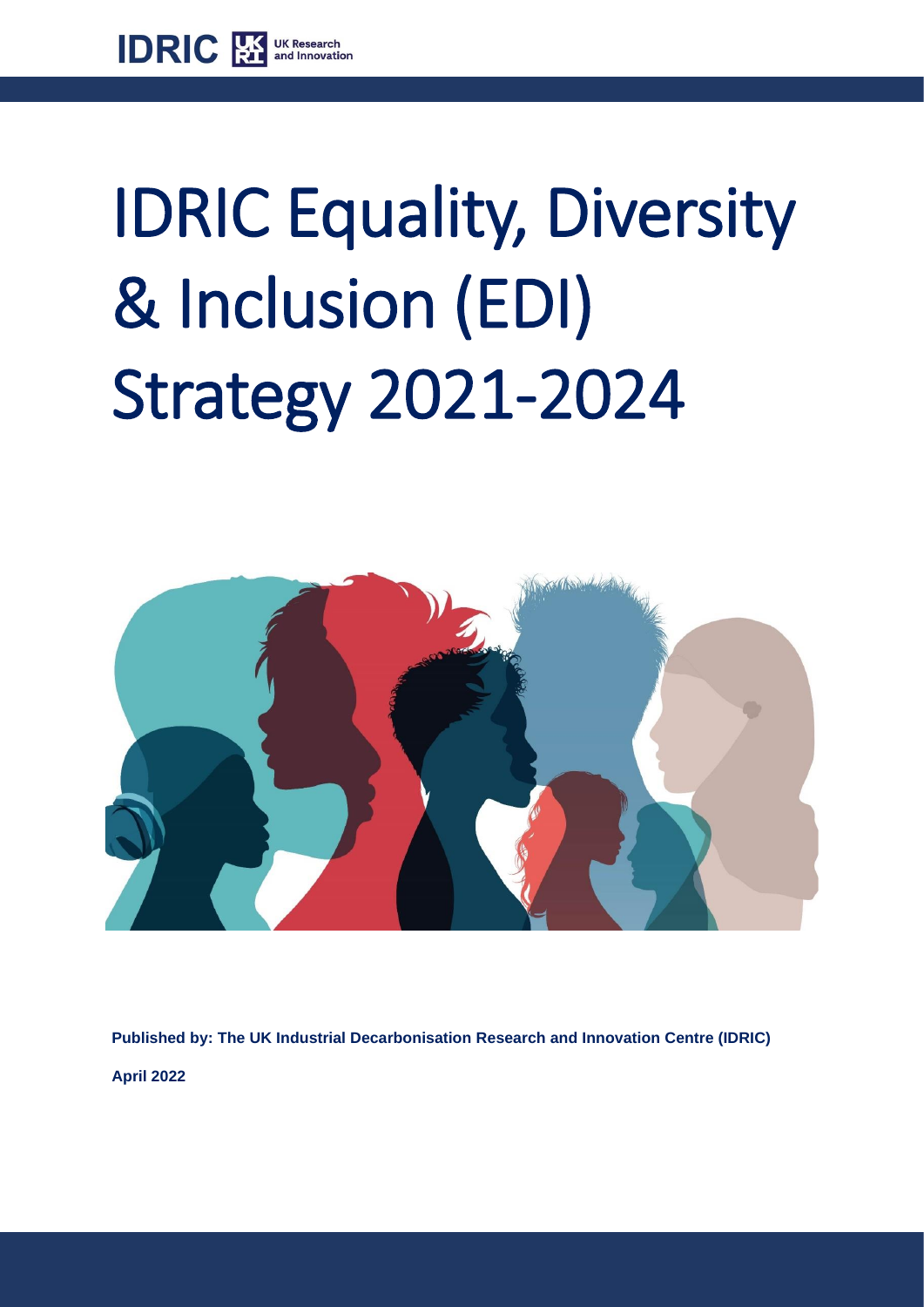#### **Introduction to IDRIC:**

The UK Industrial Decarbonisation Research and Innovation Centre (IDRIC) is a new UK research and innovation centre launched in 2021. IDRIC is the UK national focal point and international gateway for UK industrial decarbonisation research and innovation.

IDRIC is a UK-wide virtual Centre and a multi-partner project hosted by Heriot-Watt and led by world-renowned scientist Mercedes Maroto-Valer.



## **IDRIC EDI Champion Foreword:**

*I have always believed that: 'you can't be what you can't see.'*

*We have outstanding colleagues working on IDRIC in the research projects and in the wider industrial clusters, drawn from various backgrounds. Our vision for the whole endeavour is that it should serve as a catalyst for the future talent pipeline while encouraging every participant to select their colleagues from all backgrounds and making energy transition an inclusive occupation.* 

*I have long focused on equality in the workplace and promoting diversity and inclusion within employment. In 2010, I was a co-founder of the 30% Club, which has pioneered a way to move more women onto boards and senior management roles, and now has a global presence. Using the proceeds from my time as an entrepreneur, I established the Taylor Bennett Foundation in 2008, a charity that works with black and minority ethnic young people to help them get* 

*their first jobs in the communications industry. I am passionate about facilitating the careers and advancement of disadvantaged employees – and disadvantage comes in many forms, many of which are not visible to others. IDRIC will seek to eliminate those disadvantages within our project while inspiring the next generation to make energy transition their career of choice.*

Professor Heather McGregor CBE FRSE PFHEA CGMA

Executive Dean, Edinburgh Business School, Heriot-Watt University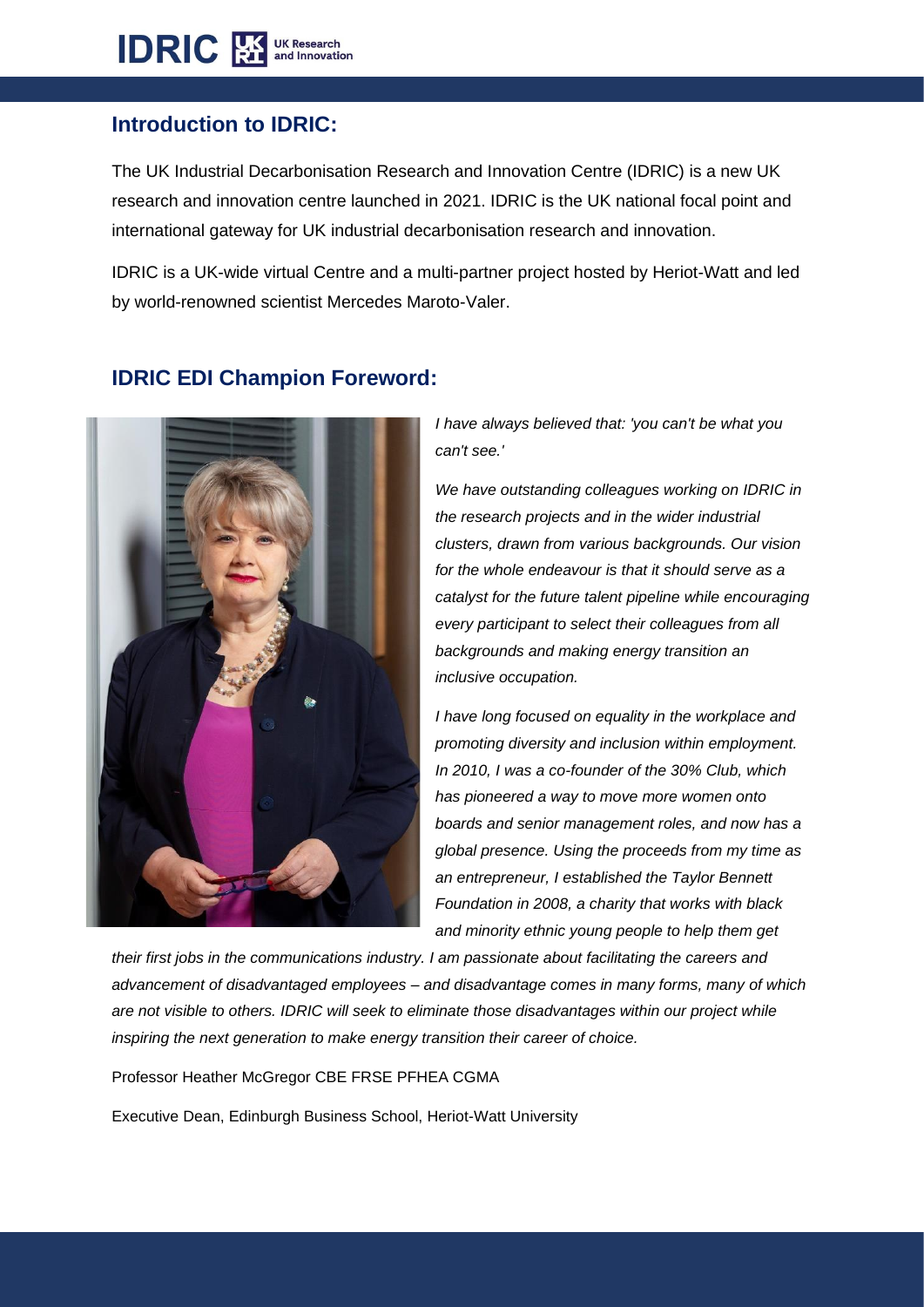

# Contents

| 'You can't be what you can't see' - a media showcase for researchers (2022-2023)  3 |  |
|-------------------------------------------------------------------------------------|--|
|                                                                                     |  |
|                                                                                     |  |

|--|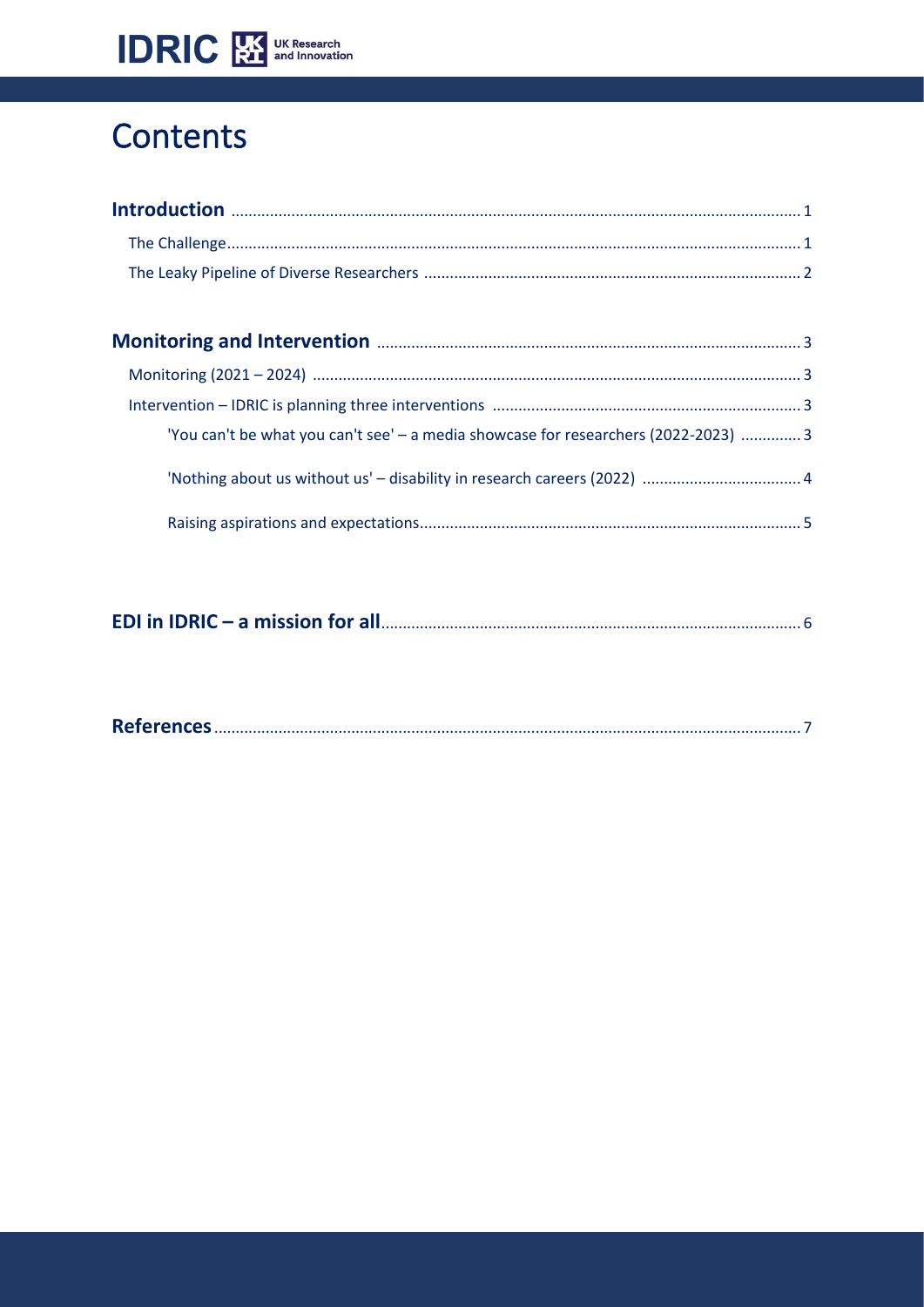

## **Introduction**

The 2021 United Nations climate change conference (COP26) drew the world's attention to the continuing climate crisis and the role of scientific research in delivering the solutions that are urgently needed. This research is not only in the sciences but also in the social sciences, where economic and financial modelling are informing comprehensive new policy frameworks targeting carbon neutrality.

Given this, it is surprising that scant attention is paid to the make-up of the energy transition research community. Evidence across a range of disciplines suggests that diverse teams can lead to more innovative solutions to societal problems (Rodriguez & Lehman, 2017) (Buchholz, 2021). Diversity in scientific research has been shown to lead to higher impact (Alshebi, Rahwan, & Woon, 2018). Diversity in teams leads to more innovation and higher productivity (Rock & Grant, 2016). Over time, the likelihood of financial outperformance from diverse teams has strengthened (Hunt, Prince, Dixon-Fyle, & Dolan, 2020). Yet few scholars have explored the diversity of the academic teams that are addressing the biggest and most pressing issues that the world faces.

## **The challenge**

Diversity matters, which is why IDRIC has committed to an institution-wide strategic focus on achieving a diverse workforce and inclusive working environment led by an EDI Champion, Professor Heather McGregor. 23 research institutions are engaged in delivering the first wave of projects to support the UK's aim to have achieved net-zero industrial emissions by 2050 through decarbonisation activities within the industrial clusters, and IDRIC wants all of them – and the research teams that will come after them - to be as successful as possible. Therefore, IDRIC is actively building interventions to monitor and improve diversity in all its forms.

Academia has long been an occupational arena with significant under-representation of certain groups. The ideal academic is often idealised as one who can work long hours (evenings and weekends) without any other responsibilities or demands on their time and energy (Sang, Powell, Finkel, & Richards, 2015). Gender inequalities in academic careers have perhaps received the most attention in the literature, highlighting the incompatibility of a career defined by (international) mobility, long working hours and, for women, a lack of mentoring (Meschitti & Lawton-Smith, 2017) and feelings of imposter syndrome (Muradoglu, Horne, Hammond, Leslie, & Cimpian, 2021). There is also strong evidence of racial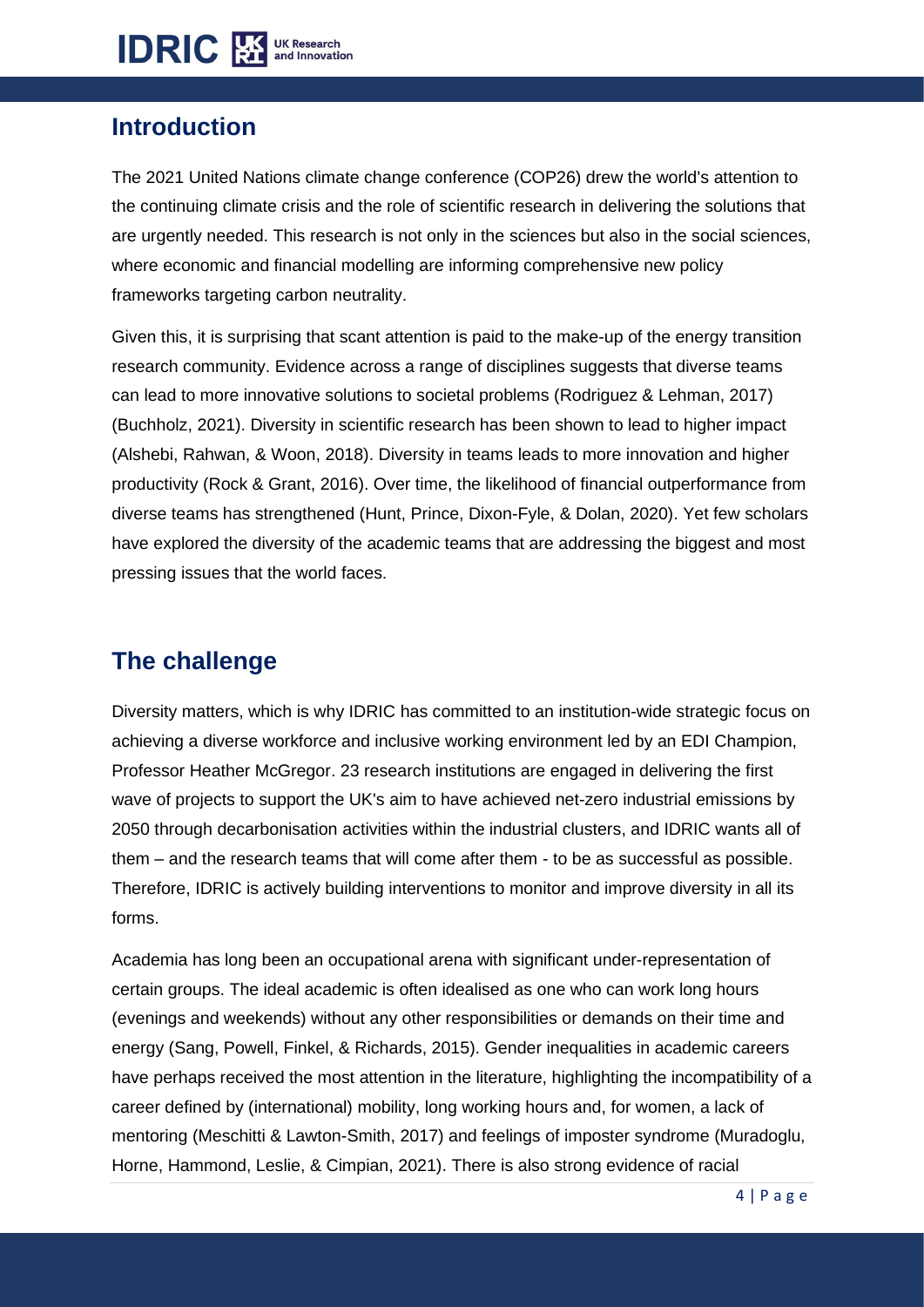# **IDRIC** EX DK Research

discrimination and inequality in UK academia (Bhopal, Brown, & Jackson, 2018), particularly acutely experienced by Black women academics (Sobande & Wells, 2021). Inequalities remain stubborn across all academic disciplines and are particularly stark in traditional engineering and physical sciences. However, they are also persistent in social sciences such as economics, which underpins much of the policy work in the energy transition, engineering and decarbonisation arena.

# **The leaky pipeline of diverse researchers**

The Royal Society has examined UK higher education statistical data, revealing that while students from ethnic minority backgrounds are entering science in increasing numbers, there is a parallel increase in the numbers leaving science to pursue careers outside of academia (Royal Society, 2021). In the UK, employment outcomes for black and minority ethnic

backgrounds persistently lag behind those of the white population. Structurally **disadvantaged graduates** disadvantaged graduates across all protected across all protected characteristics may possess an abundance of human capital at the conclusion of their studies, in the form of skills and **knowledge; however,** however, they may not have been given support and **opportunities to acquire** necessary amounts of social amounts of social capital, i.e. **capital, i.e.** connections, which can benefit job **benefit job** acquisition in academia, (McGregor, Needham, & House, 2021) Further they may encounter bias and discrimination in recruitment

processes, working environments, and career opportunities and progression.

Therefore, the IDRIC EDI strategy is to develop a stronger pipeline of diverse researchers and improve awareness of boosting diversity and inclusivity. The initial strategy and plan cover 2021-2024 in alignment with UKRI policies and principles.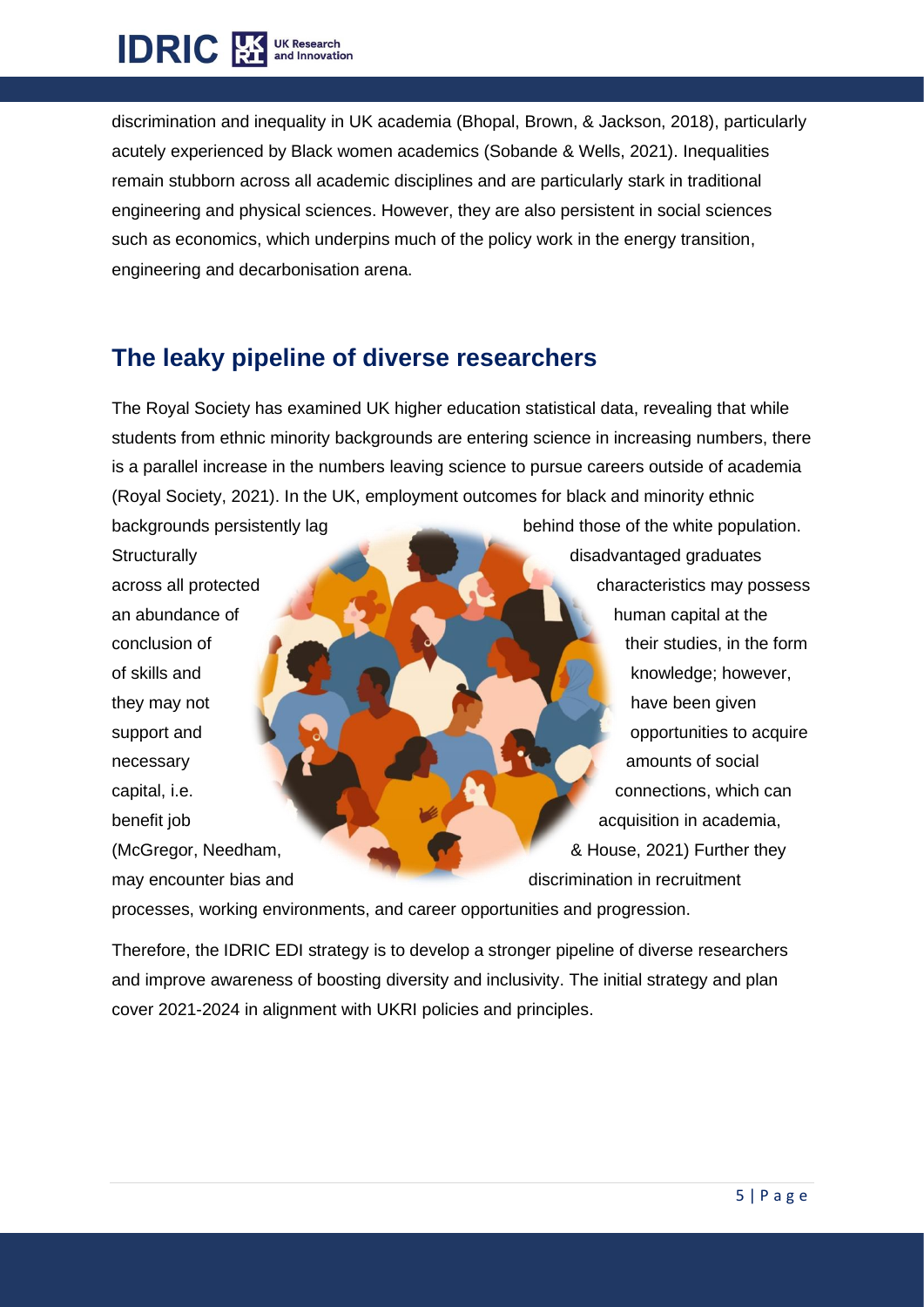# **Monitoring and Intervention**

#### **Monitoring (2022-2024)**

The first and most critical activity has been to conduct a baseline analysis of the diversity of those directly employed in the IDRIC research community. This is defined as all those actively engaged in and employed by the first wave of research and innovation projects that make up IDRIC at any one time. A survey to monitor diversity was designed and developed by Professor Kate Sang, Professor Heather McGregor (Heriot-Watt) and Dr Christine Douglass (Chair of the Patient Liaison Group at the British Medical Association) and conducted in December 2021. This survey will be repeated at six-monthly intervals.

#### **Intervention – IDRIC is planning three interventions**

# **1. 'You can't be what you can't see' – a media showcase for researchers (2022-2023)**

IDRIC will be embarking on an ambitious video project from January 2022, initially for a year, to make regular short 3-minute video profiles of people working in partnership with IDRIC. This project will feature female role-models and will also showcase the diversity of individuals currently involved with research relating to industrial decarbonisation. This will be supported by Dr Christine Douglass, who has a long track record of communicating science through media and diversity and inclusion in health care and medical education. Christine is currently Chair of the Patient Liaison Group at the British Medical Association.



The main aim of the video series will be to encourage career choices across all student identities at the university entry and exit stage. The series will also promote the benefits of a diverse workforce in STEM and specifically the decarbonisation agenda.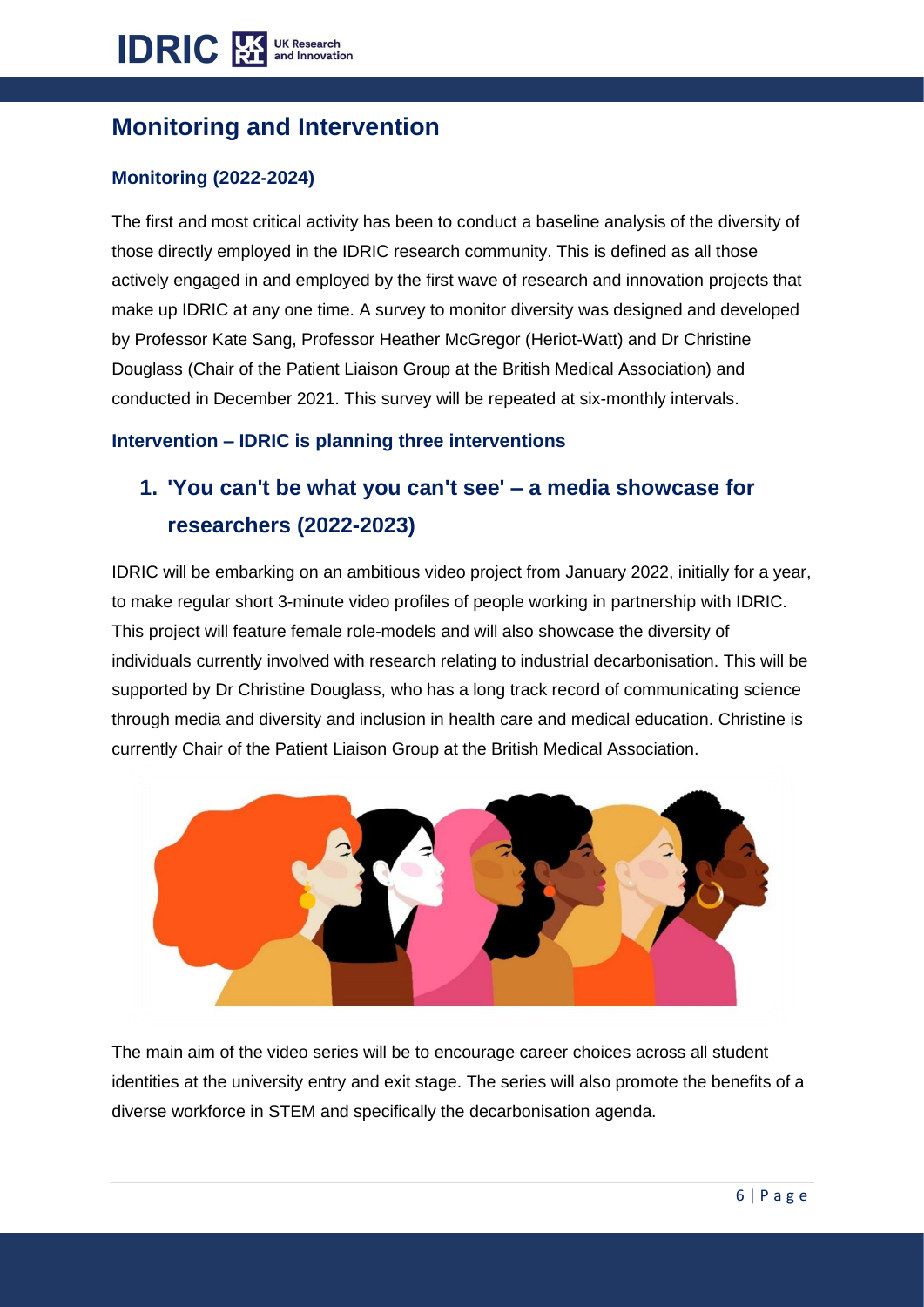**IDRIC 图 UK Research** 

An additional benefit will be an archive of interviews with people associated with IDRIC, as IDRIC is expected to continue beyond its current agreed lifespan of 2021-2024.

The videos will be open-access and housed online and used with partners in education and mentoring programmes. IDRIC will also be exploring possibilities of public installations / exhibitions. IDRIC will set key performance indicators for the number of platforms, the number of views, and the level of engagement with the material generated and report on these KPIs twice a year.

# **2. 'Nothing about us without us' – disability in research careers (2022)**

*Nothing about us without us* is a common phrase among disadvantaged and marginalised people regarding research. IDRIC plans to run workshops open to everyone, including IDRIC's non-academic partners, on the subject of disability in research careers, building on the work carried out at Heriot-Watt University<http://disc.hw.ac.uk/> and led by Professor Kate Sang.

These will be carried out twice a year so that everyone involved with the project has the opportunity to attend. IDRIC will aim to deliver these through using the lived experience of disabled researchers.



The main aim of the workshops is to raise awareness about the types of disability encountered in academic careers and both the legal requirements and the opportunities for inclusion that exist as the UK strives toward a more diverse workforce. We will monitor attendance and have a goal that all projects and partners attend at least one of the workshops during the year.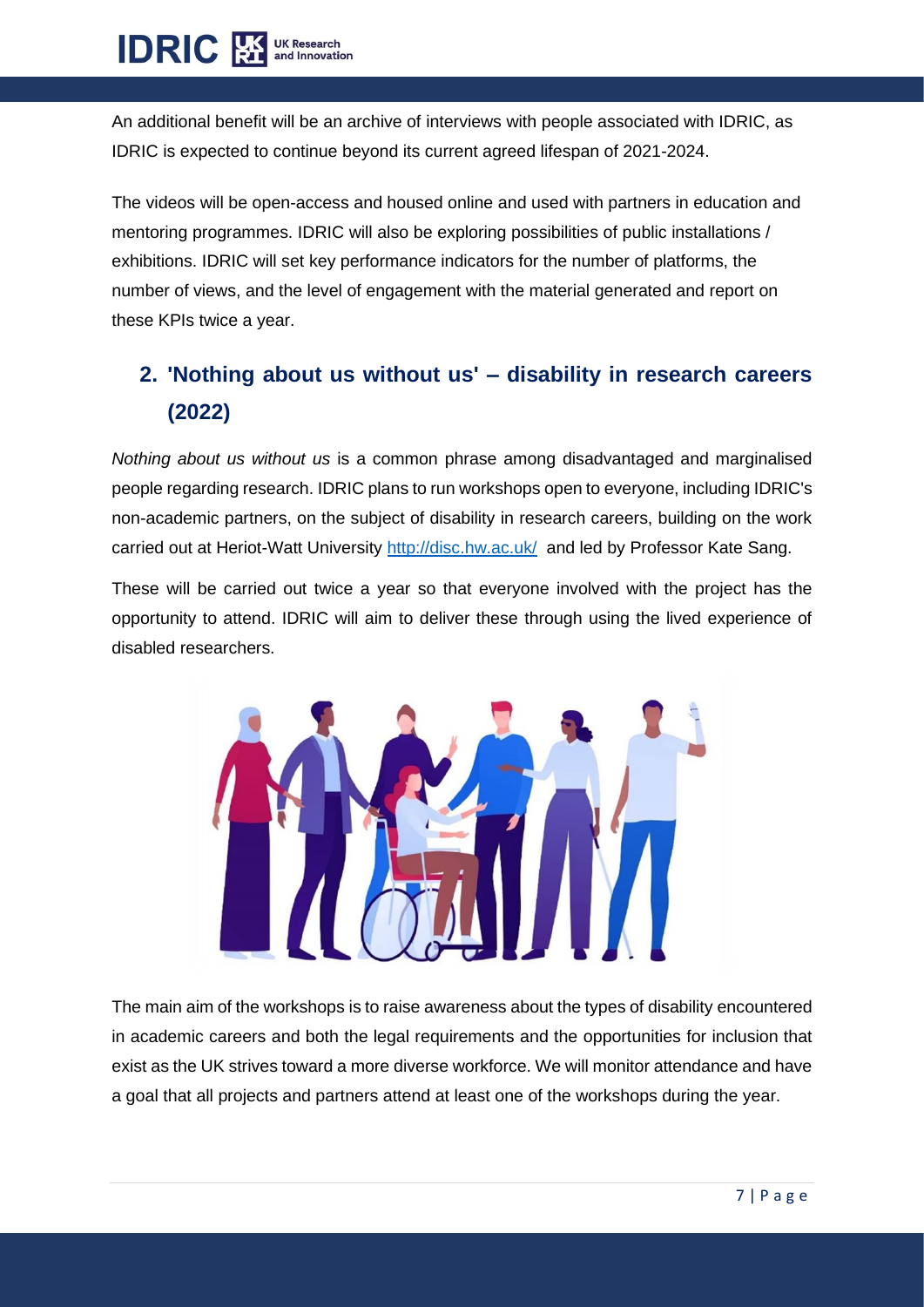#### **3. Raising aspirations and expectations**

And finally, IDRIC plans to engage with Career Ready [https://careerready.org.uk/,](https://careerready.org.uk/) the national social mobility charity, to forge links with the next generation of scientists and engineers in areas of the UK that might not have many such opportunities.

The main aim of this is to inspire young people, especially women from disadvantaged backgrounds, to choose to work towards careers in industrial decarbonisation. Career Ready provides a mentor and a six-week paid work placement for every young person enrolled through their school. IDRIC will be looking to all IDRIC projects to provide mentors and placements for at least one young person per institution. We will monitor and report the engagement levels and the numbers of young people who have been supported.

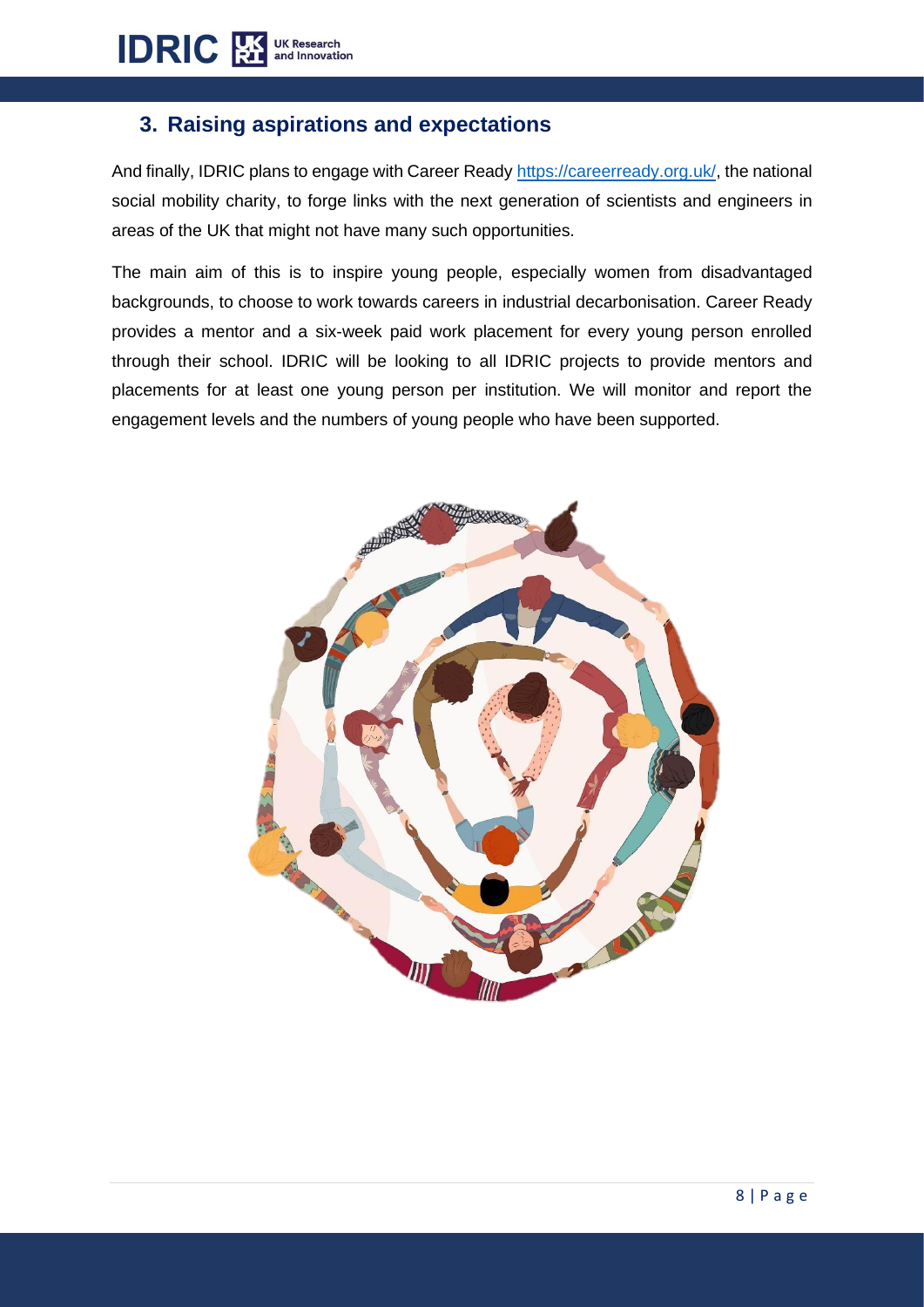# **EDI in IDRIC – a mission for all**

In summary, IDRIC is planning to monitor the diversity of the workforce twice a year, is developing interventions to improve equality of opportunity for future researchers and will review the impact of its work twice a year and publish the results.

IDIC plans to establish an EDI steering committee to support the work of Professor McGregor, which will convene twice a year to discuss the impact of the interventions and consider possible new interventions to be introduced during the life of IDRIC.

The plans to embed diversity, equality and inclusion into IDRIC, both now and in the future. It will lay the groundwork for a diverse pipeline of researchers to carry on the important work that the IDRIC project is doing future of our planet. The IDRIC team and I hope you will all embrace our goal and support us as we all work towards this.